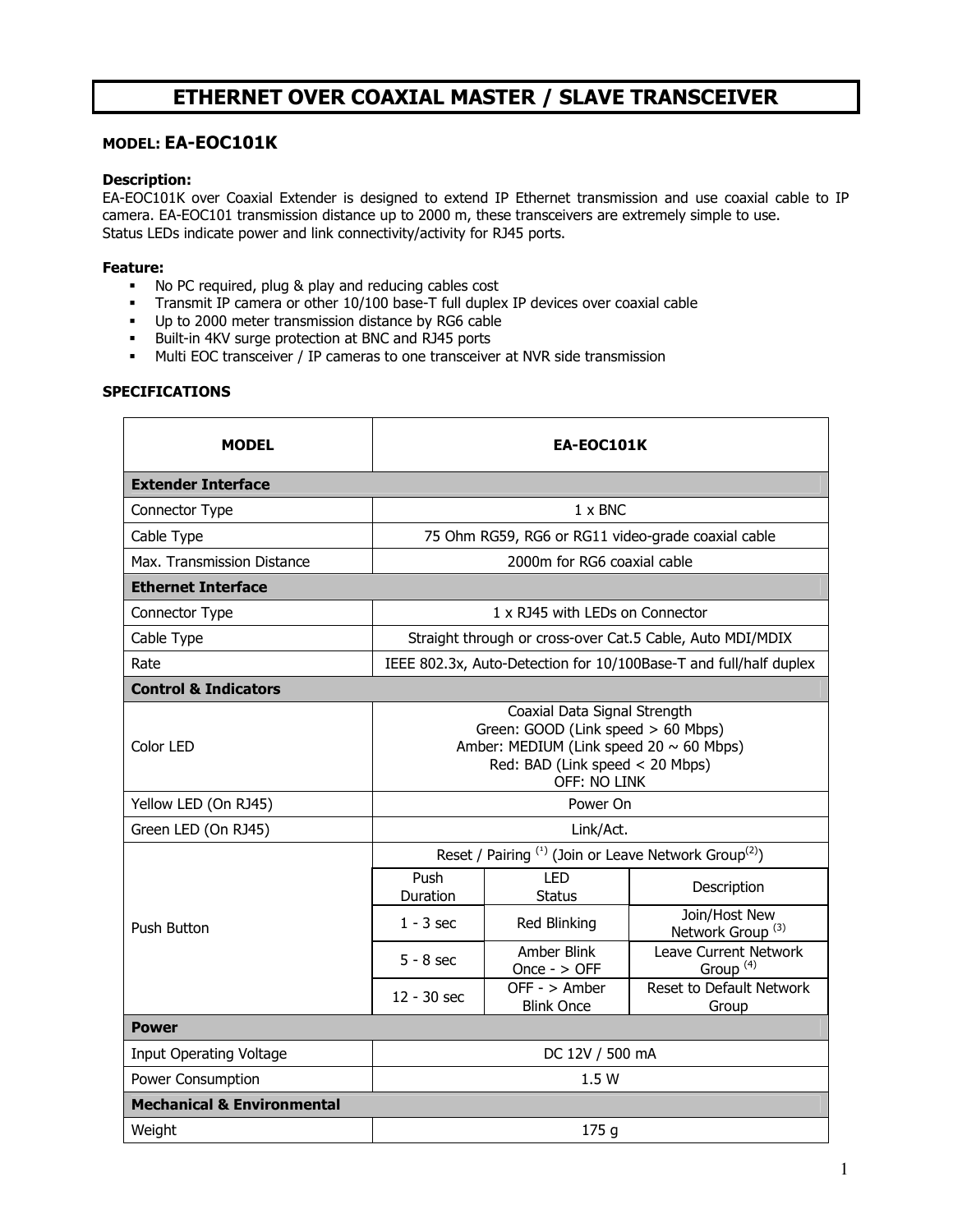| Dimensions ( $W \times L \times H$ ) | $38 \times 120 \times 33$ mm          |  |
|--------------------------------------|---------------------------------------|--|
| <b>Operation Temperature</b>         | $-20^{\circ}$ C ~ $+60^{\circ}$ C $-$ |  |
| Storage Temperature                  | $-30^{\circ}$ C ~ $+80^{\circ}$ C     |  |
| Humidity                             | 20% to 85% RH (non-condensing)        |  |

1. All EA-EOC101 factory default is paired to the same network group, it can be installed directly, no need pairing again

2. The transmission system consists of one EA-EOC101 transceiver at NVR side and up to four EA-EOC101 transceivers that connect to IP cameras or other IP device

3. Use two or more transmission systems at NVR side, and there are crosstalk problems on cables that between different transmissions systems, otherwise no need to do **pairing** process.

4. To join another network group, must **leave** current group first, then do the group **join**.

### **Packing:**

- 1. Transceiver x 2
- 2. Wall Mount Kit x 2
- 3. Power Adaptor x 2

#### **PANEL DESCRIPIONS:**



- 1. DC12V IN: Power supply DC12V/500mA
- 2. ETHERNET: Ethernet Interface (10/100MBPS for full duplexer)
- 3. ACT/LINK: Data Link for indication LED
- 4. POWER: Power On for indication LED<br>5. SIGNAL STRENGTH: G (Green)

| 5. SIGNAL STRENGTH: G (Green) |  | <b>GOOD</b> |
|-------------------------------|--|-------------|
|                               |  |             |

| ა. SIGNAL STRENGTH: G (Green) |           |   | GUUD           |
|-------------------------------|-----------|---|----------------|
|                               | A (Amber) | ÷ | <b>MEDIUM</b>  |
|                               | R (Red)   | ÷ | BAD            |
|                               | OFF.      | ٠ | <b>NO LINK</b> |
|                               |           |   |                |

- 6. COAX DATA: Coaxial Transmission
- 7. PAIRING / RESET : **PAIRING** for network group **join/leave**,

**RESET** for factory default network group.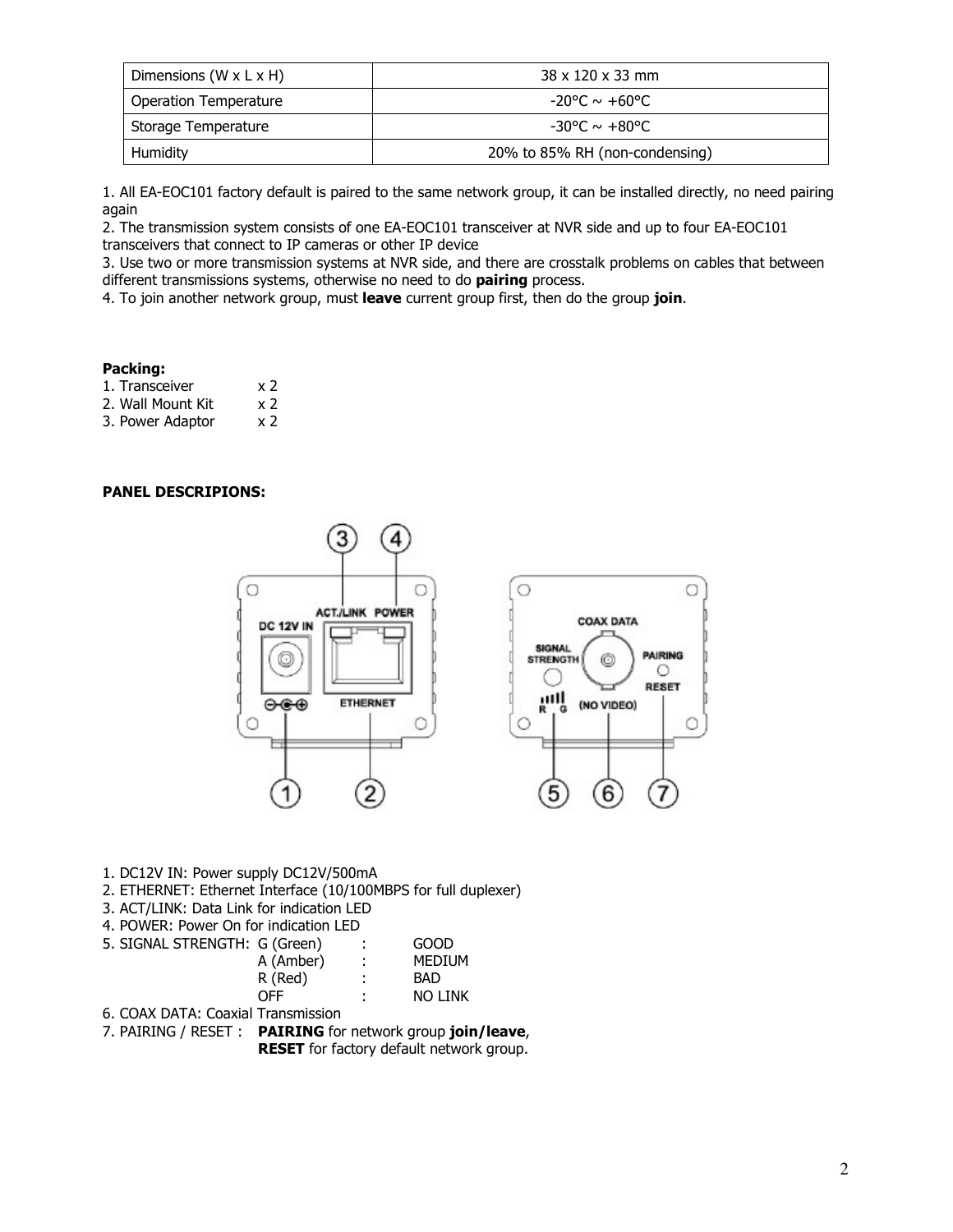## **CONNECTION DIAGRAM:**

### **1. Single Camera EOC Transmission System**



### **2. Star Two Cameras EOC Transmission System**



### **3. Daisy-Chained Quadruple Cameras EOC Transmission System**



### **Notice:**

The cable quality, camera bandwith requested and supply power noise will cause the distance which may not match as above specification.